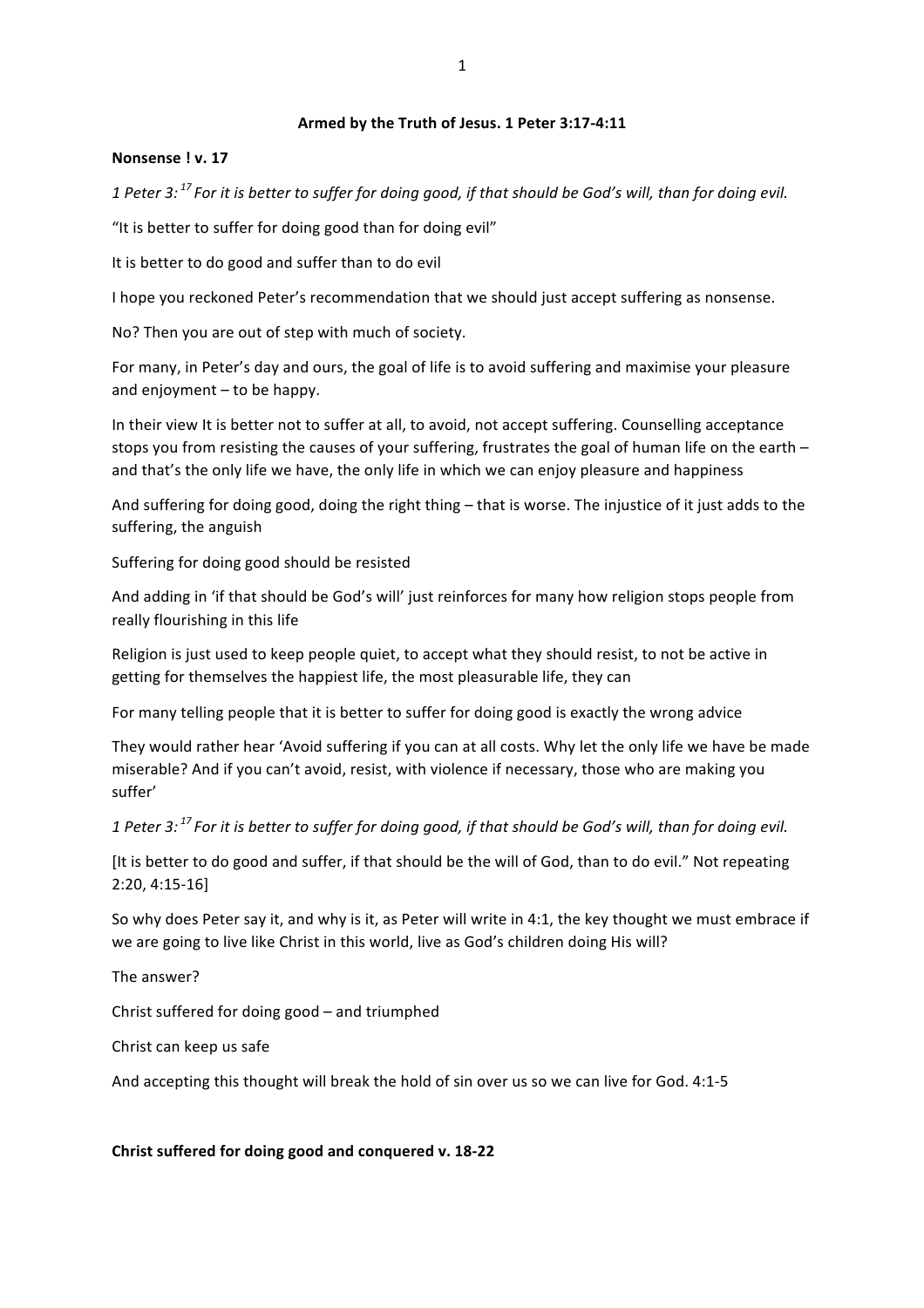*1* Peter 3: <sup>18</sup> For Christ also suffered for sins once for all, the righteous for the unrighteous, that he *might bring you to God. He was put to death in the flesh but made alive by the Spirit,* 

#### **v. 18 Christ also suffered, a suffering that was purposeful and effective**

Christ suffered. Right at the heart of the Christian gospel is that truth. Suffering is there from the beginning

He didn't suffer as an evil doer – He was righteous  $2:22 -$  he had not committed any sin

He suffered for doing good, accepting in the garden to do God's will to the end, to drain the cup of God's judgement on sin on our behalf

He suffered for our sins, making himself an offering for sin, the offering that would turn aside God's just anger from us

He suffered for doing good, and that suffering, in God's will was purposeful

And it was effective – He has brought all who believe in Him into the presence of the holy God.

The believers Peter was writing to knew that

Knew They had been healed by His wounds

They had returned to the shepherd of their souls

They called the holy God Father

Believers today know that

Know we are forgiven

Know we have the Spirit in our hearts crying Abba Father

Know we can come with confidence into the holy God's presence

Christ suffering according to the will of God, Christ suffering for doing good, and by that suffering saving  $us - is$  our starting point.

Great good can come from suffering according to God's will

It is not purposeless, useless

But it would be pretty discouraging if that suffering only brought good to others, left the sufferer in their misery and suffering

So Peter wants to say more.

Christ's suffering for doing good was the way God brought Him to triumph - He was no loser for suffering according to the will of God

And His triumph demonstrates and guarantees the triumph of God's judgments in His creation, establishes God's order as unassailable – tells us that it is God's way, and those who live by it, who will win in the end.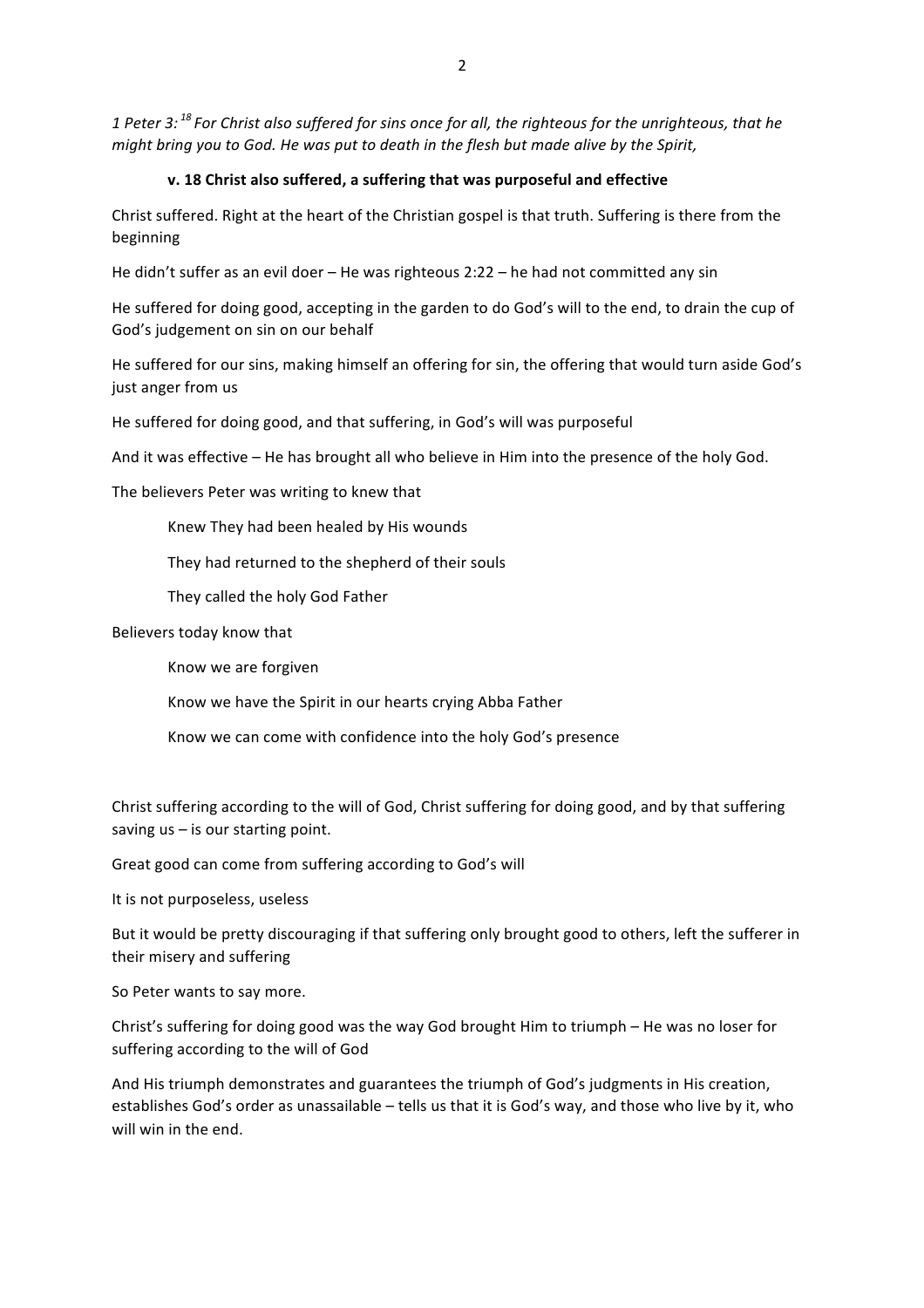1 Peter 3: He was put to death in the flesh but made alive by the Spirit, <sup>19</sup> in which he also went and *made proclamation to the spirits in prison*  $^{20}$  who in the past were disobedient, when God patiently waited in the days of Noah while the ark was being prepared. In it a few-that is, eight people-were saved through water. <sup>21</sup> Baptism, which corresponds to this, now saves you (not as the removal of dirt *from the body, but the pledge of a good conscience toward God) through the resurrection of Jesus Christ,* <sup>22</sup> who has gone into heaven and is at the right hand of God with angels, authorities, and *powers subject to him.*

## v. 18-20, 22 Christ suffered and triumphed

There are in this passage quite a lot that is unfamiliar to us, and also a number of words and phrases whose interpretation is disputed  $-$  giving some quite different understandings of the passage.

I will be presenting my understanding, my conclusions so that we don't get lost in the details - but am more than happy to give a detailed explanation for those conclusions afterwards.

The point of the passage is to present to Peter's hearers and us the extent of the triumph of the Christ who suffered for doing good.

Peter does this in two related ways – first by recounting what happened to Jesus after His death, and secondly by relating that to 'the spirits in prison'

#### **The movement of the passage**

*He* was put to death in the flesh but made alive by the Spirit, <sup>19</sup> in which he also went and

Jesus was put to death in the flesh – He is referring to the Lord Jesus's death on the cross for sin, of which He has just spoken.

But His life did not end there, did not end with His suffering for doing good.

He was made alive by the Spirit. Jesus rose from the dead in the power of the Spirit [Rom. 1:4, 8:11]. Peter is referring to Jesus' resurrection – so whatever he is referring to next is not happening in the period between Jesus' death and resurrection.

Now Peter refers to what happens after His resurrection.

'In which' – in His Spirit empowered resurrection, or more likely 'on which occasion' [Wallace p. 343, NIV After being made alive,]  $'^{19}$  *in which he also went and made proclamation to the spirits in prison* 

Peter is referring to a journey Jesus makes – and the English translations make it sound like it is a journey whose destination is the spirits in prison. He went to the spirits in prison.

But it is literally 'Going' he proclaimed. The emphasis is on his proclamation, a proclamation he makes by His going.

But where is He going? That is made clear in v. 22 where 'he has gone' is exactly the same Greek word as in v. 19

<sup>22</sup> who has gone into heaven and is at the right hand of God with angels, authorities, and powers subject to him.

Who, going into heaven, is at the right hand of God.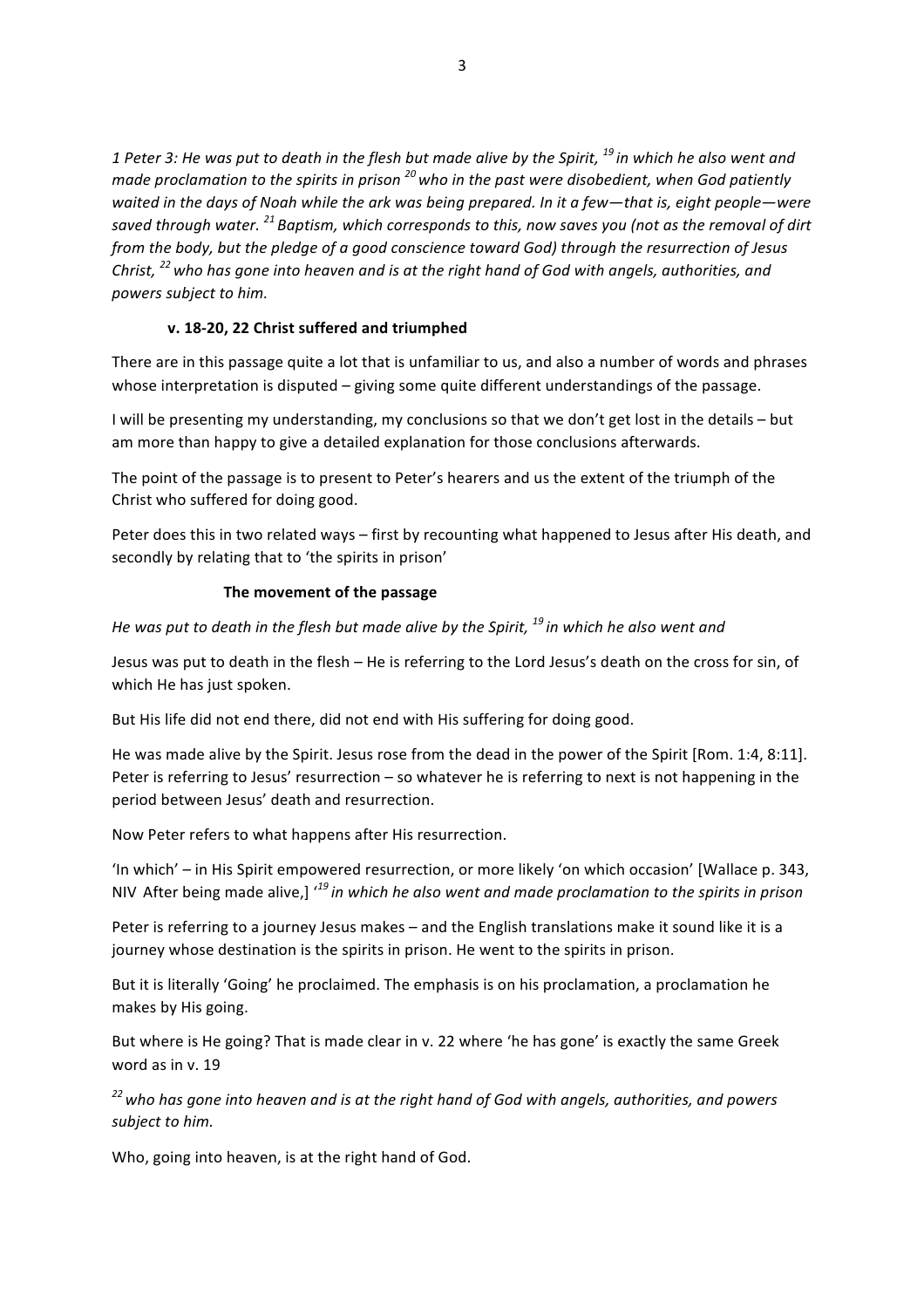Peter is describing the one movement of Christ

He died

He has risen

And He has ascended. The risen Christ has gone into heaven and is seated at God's right hand.

And in doing that He has proclaimed to and demonstrated His victory over all spiritual powers

The Christ who has suffered for doing good according to God's will now reigns in heaven over all, an unassailable rule

And Peter brings that home by speaking of the impact of His ascension on the spirits in prison.

## His triumph assures of the victory of God's judgment [the spirits in prison]

<sup>19</sup> in which he also went and made proclamation to the spirits in prison <sup>20</sup> who in the past were disobedient, when God patiently waited in the days of Noah while the ark was being prepared. In it a *few—that is, eight people—were saved through water* 

We probably don't give much thought to Genesis 6 and what happened to 'sons of god' who defied God by seeking to impose themselves, their desire and power, on humanity.

But the people of Peter's day and place did.

Scholars tell us that not just amongst the Jews but also amongst the non-Jews of that part of Asia Minor in which the believers to whom Peter is writing lived speculation about Noah and the flood was active. [Jobes 245-247]

That speculation is witnessed in the Jewish book of 1 Enoch [ch. 6]

Two things to note about that speculation.

Firstly the activity of these sons of God, reckoned as angelic beings, was believed by some to be the source of evil spirits and powers on the earth.

And secondly, unlike humanity, they were not destroyed in the flood. It was believed that they were living, but imprisoned.

This is also what is taught in 2 Peter and Jude.

2 Peter 2:<sup>4</sup> For if God didn't spare the angels who sinned but cast them into hell and delivered them *in* chains of utter darkness to be kept for judgment;

*Jude*<sup>6</sup> and the angels who did not keep their own position but abandoned their proper dwelling, he *has kept in eternal chains in deep darkness for the judament on the areat day.* 

Peter is referring to these angelic beings when speaking of the spirits in prison, and for many in Peter's audience these spirits were the archetypal rebellious powers, and in a sense a continuing threat to God's justice and order, the source of chaos and opposition to God still waiting to be released and again defy God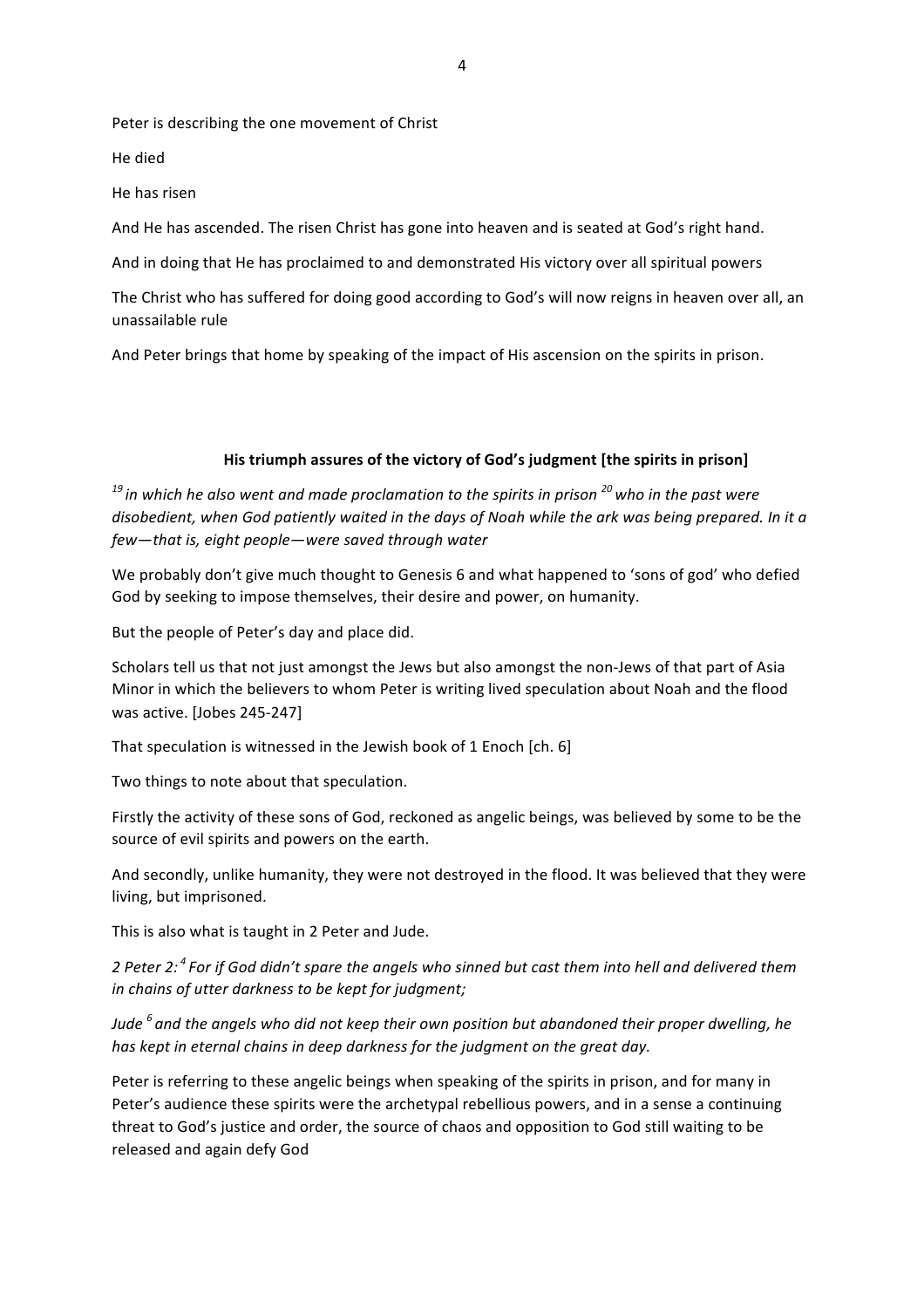But Peter tells them that the Lord Jesus' resurrection and ascension, the resurrection and ascension of the Lord Jesus who suffered for good according to God's will, has removed from them all hope.

His triumph over all evil. His vindication of God's moral order and His judgements in His death and resurrection, is proclaimed to them as Jesus goes into heaven to reign at God's right hand where all spiritual and earthly powers are subject to Him.

In His going they and all the world know Their end, their destruction, is certain.

Now these spirits may not play much of a role in our imaginations, or our conception of evil at work, or of the powers that challenge God's rule.

But think for a moment of what you see as the greatest threat to God's order, now restrained.

Collective human rebellion?

Godless philosophies that seem to grip the popular imagination?

Or unseen evil spirits, powers from beyond this world?

Jesus' death, resurrection and ascension proclaims they will not triumph. He reigns, securely.

God's justice, His moral order, will prevail

And the Jesus who, suffering for good according to the will of God and triumphing, is the Jesus who can keep His people safe when God's judgements are enacted on the earth, when the establishment of God's righteous order means the removal of all the wicked from His creation.

Having spoken of the spirits Peter directs his hearers to God's salvation of Noah from judgement as a type of Christian salvation from judgement, the salvation symbolised in baptism.

## Christ keeps His people safe vv. 20-21

1 Peter 3:<sup>20</sup> who in the past were disobedient, when God patiently waited in the days of Noah while *the ark was being prepared. In it a few—that is, eight people—were saved through water.* <sup>21</sup> Baptism, which corresponds to this, now saves you (not as the removal of dirt from the body, but the pledge of *a* good conscience toward God) through the resurrection of Jesus Christ, <sup>22</sup> who has gone into heaven and is at the right hand of God with angels, authorities, and powers subject to him.

*ESV*<sup>21</sup> *Baptism, which corresponds to this, now saves you, not as a removal of dirt from the body but* as an appeal to God for a good conscience, through the resurrection of Jesus Christ,

## **Through judgement saved from judgement**

How did God save Noah when he judged the wickedness of human violence on the earth?

By the ark which Noah faithfully prepared. Yes.

But what carried Noah to safety, separated him from his evil age?

It was the water, he was saved through water v. 20.

The very waters that were the means of judgment on all those outside the ark were the same waters that lifted Noah from the judged earth and carried Noah and his family to safety and a new life.

Think of how God saves us as we are in Christ by faith.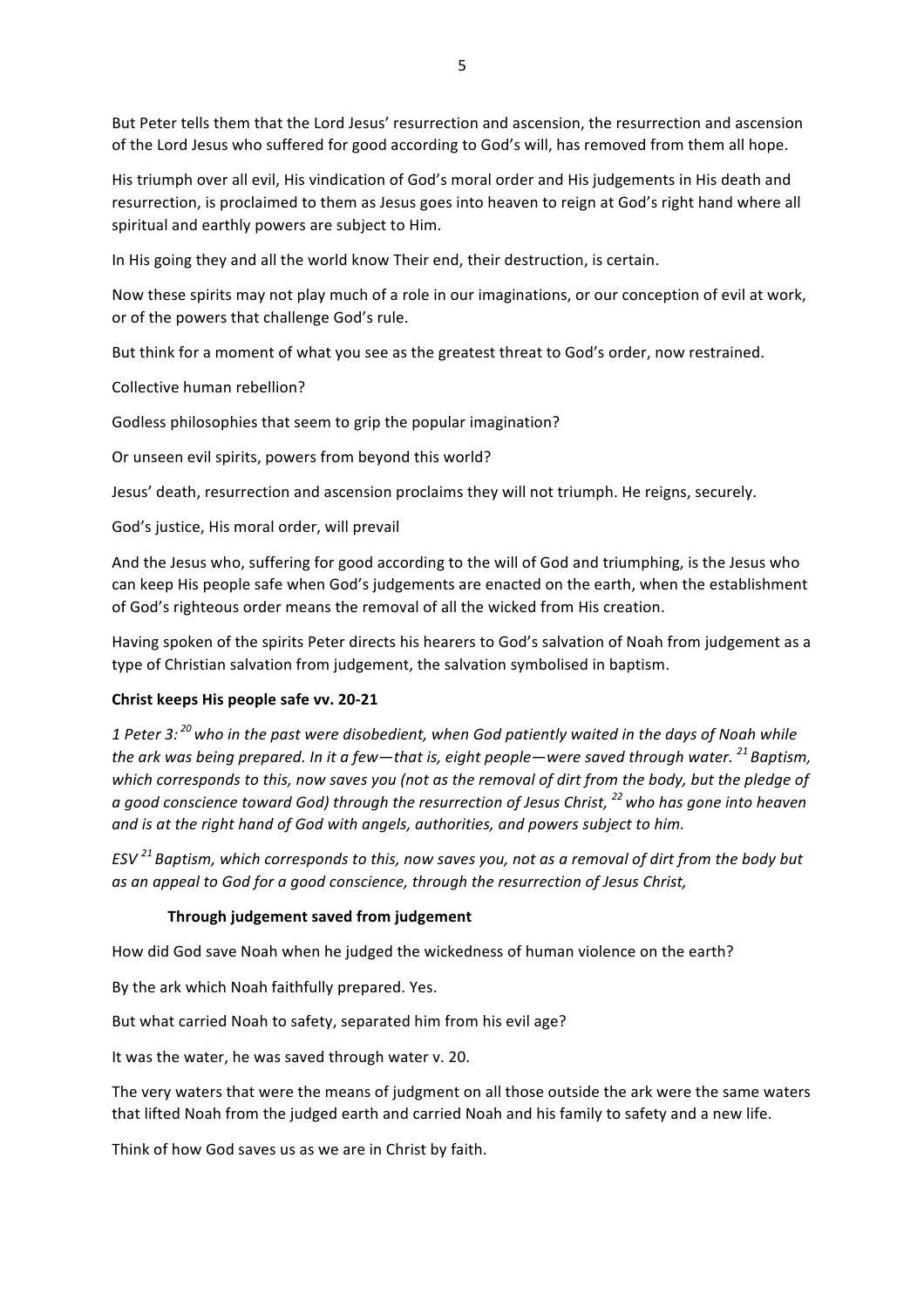The very death that He has spoken of in v. 18 where Christ makes Himself the sin offering, the death that is His judgment on sin, is in Christ the death that saves us.

In Christ, joined to Him by faith, we are carried by Him through judgment to new life, as He shares with us His resurrection life.

And this is what is symbolised in baptism that now saves us – our being joined to Christ in His death and resurrection by faith.

Peter makes it clear that it is not the physical washing of baptism that saves. It is not the act itself  $-$  a washing that removes dirt from the body, but what baptism symbolises, what Peter calls, following the ESV, the 'appeal to God for a good conscience'

That appeal is made on the basis of Christ's work, on the basis of the authority of the risen Christ to forgive sins just as He promised.

When believers are baptised in response to the gospel they are crying out to God to do for them, individually, what God has promised in the gospel to do for all who repent and believe

To forgive them, to cleanse them from sin, to wash their conscience clean of all that defiles.

And this forgiveness is certain, for the Lord Jesus to whom God has entrusted the authority to both judge and forgive  $-$  reigns over all.

No one will ever overturn His verdict, no evil power will threaten His people's security

It may seem complicated imagery  $-$  but don't miss the big point.

The Jesus who suffered for doing good according to God's will keeps His people, safe, rescues them from the judgement of God, brings them to new life, to share, as Peter makes clear in 4:6, His risen life. All, who trusting His gospel that He died for our sins, was buried and rose again, and show that believing response in being baptised in obedience to their Lord, are safe forever in Christ.

Having reminded us that the Lord Jesus in suffering for doing good has both triumphed and saved us Peter now applies that to believers, renewing his call to persevere in doing God's will by being willing to suffer for doing good

#### Trusting in Christ, believing like Christ, we can live like Christ in the world

1 Peter 4: Therefore, since Christ suffered in the flesh, arm yourselves also with the same *understanding—because the one who suffers in the flesh is finished with sin—* <sup>2</sup> *in order to live the remaining time in the flesh no longer for human desires, but for God's will.* 

# **vv.** 1-2 Understanding, like Christ, that it is better to suffer for doing good, we can live, like **Christ, to do God's will [Matt:68, 26:42]**

Therefore, since Christ suffered in the flesh. 'Christ suffered in the flesh' is an abbreviated reminder of all he has just taught, that Christ suffered for doing good and through that suffering triumphed and became the almighty Saviour of His people

Since Christ has done that in this life - Arm yourselves with the same understanding  $-$  that is equip yourself in our struggle to live as God's people in a world that still is ignorant of God and wants to live as if God does not reign, by adopting the same mindset as Christ had, the mindset that says it is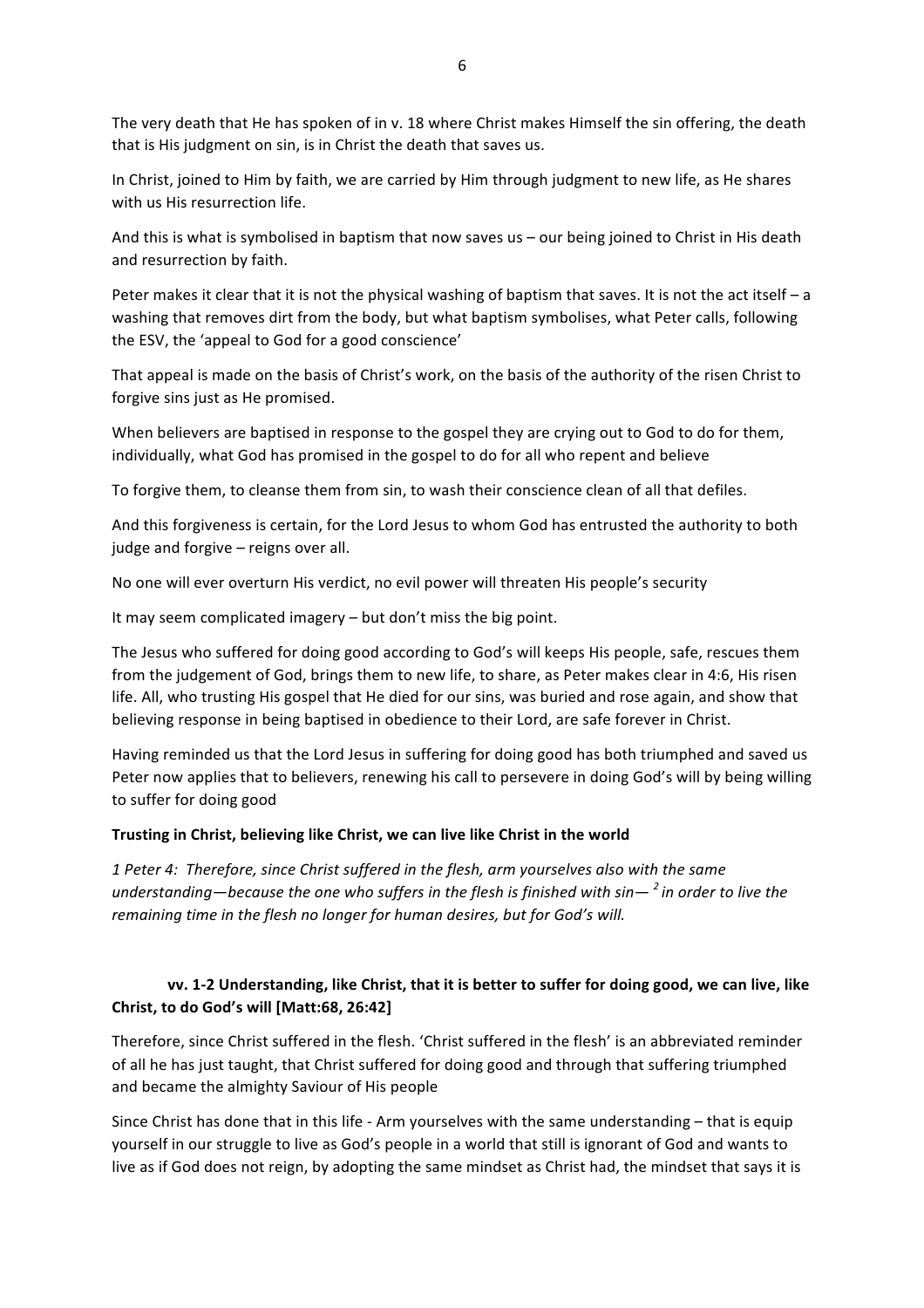better to suffer for doing good according to God's will than to do evil, better to suffer than to disobey God.

Why? - because the one who suffers in the flesh is finished with sin-

That is not saying that bodily suffering will make you sinless. Experience demonstrates that is not the case. Nor is there an argument here for self imposed ascetic practices that afflict the body as the path to holiness.

Peter is talking about adopting a mindset, a commitment to do God's will even if it means suffering.

This commitment, resolved beforehand, frees us from the hold of sin. IF we are going to live as Christ's followers we have to reckon that it will bring suffering, and accept that. Otherwise as soon as suffering arises – for example the mocking, suspicion and exclusion of those we once were associated with that Peter is about to speak about - we will crumble, we will start finding reasons why we don't have to do what God says.

But there is other suffering – like longings denied, or exclusion from our families, equally powerful in making us question God's will

But knowing beforehand that doing the good God commands will bring suffering, and it is better to endure that suffering than do evil, than disobey our God, sets us free to live the remaining time in *the flesh no longer for human desires, but for God's will.* 

That  $is - it sets us free to live as God's child, trusting Jesus to live like Jesus.$ 

Just a little phrase 'for God's will'

But that is what Jesus teaches us to pray for  $-$  'your will be done'

That is what Jesus committed Himself to do in the garden – "My Father if this cannot pass unless I drink it, your will be done." Matt. 26:42

That is the life of Jesus' followers - doing like their Lord God's will.

And that life will be a different life from the lives of those around us who do not know God

A different life from the life we lived before we trusted Jesus.

1 Peter 4:<sup>3</sup> For there has already been enough time spent in doing what the Gentiles choose to do: *carrying* on in unrestrained behavior, evil desires, drunkenness, orgies, carousing, and lawless *idolatry.* <sup>4</sup> They are surprised that you don't join them in the same flood of wild living—and they *slander you.*

# **vv.** 3-4 By that will we are committed to a different life that provokes opposition

Like ours, the society of Peter's day was marked by self-indulgence and sexual immorality. Drinking parties, whether private or associated with civic groups like guilds, were a common feature of their social life and would be accompanied by sexual indulgence with courtesans and prostitutes, and such indulgence was often associated with feasts in honour of the gods. It was a society where the pursuit of pleasure was the goal, a relief from drudgery and also from the consciousness of the nearness of death.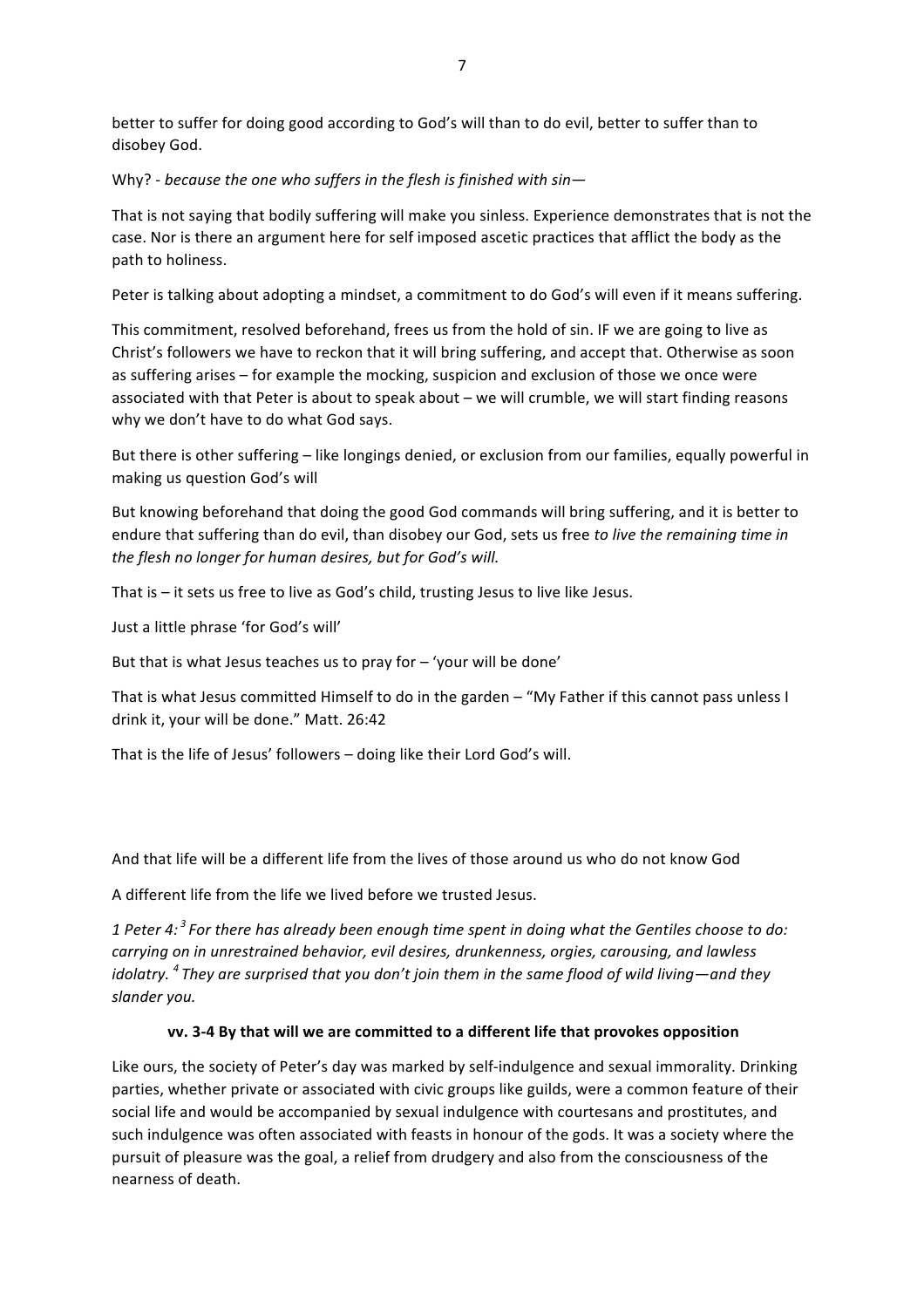But then as now Christians were called to live self-controlled lives - to have nothing to do with sexual immorality - all sexual activity outside of marriage between a man and a woman, - and shun drunkenness which dishonoured God.

The believers Peter is writing to had once shared that life  $-$  a sign that they were converts from Gentile backgrounds. They had seen no problems with it before they believed, it was just normal to party and join in the socially sanctioned worship of the gods.

But having come to be believers in Jesus they had stopped, withdrawn from those activities – and this had provoked their former companions.

They thought their behaviour strange, unnatural almost. Why wouldn't you pursue pleasure where you can?

More – they classed it as anti-human, spoke of Christians as enemies of the human race, people who threatened the well being of the whole society by their refusal to honour the gods, people who substituted secret and shameful rituals for open enjoyment of healthy pleasures. They slandered them.

That is the kind of suffering Peter's readers were experiencing, and with it the anxiety that worse would follow. For where lies are told about a group of people, where they are labelled as odd and suspicious, as not part of the mainstream, it is easy for that group to become the target of worse oppression  $-$  of legal sanction or mob violence.

It has a modern ring about it, doesn't it? Because believers today won't participate in and endorse our society's sexual immorality, don't agree with the claim that human freedom is sexual freedom, we are labelled as people who oppose human flourishing. Because we think marriage is a model of the relationship of Christ and His church, and so is a union from difference, with different responsibilities of husband and wife, our teaching is treated as suspicious, slandered as supporting domestic abuse.

Because you might be the only one in your sporting team who won't join in the drinking, or is reluctant to share in the carousing of the office end of year party – you will be marked out as strange

And that can be hard, to be treated with suspicion, to have your motives and views misrepresented, to be isolated from your peers

To endure, we need to arm ourselves with the same attitude as Christ, that it is better to suffer for doing good, than to do evil

And to remember what Jesus' death and resurrection and ascension make certain.

*1* Peter 4:<sup>5</sup> They will give an account to the one who stands ready to judge the living and the dead. <sup>6</sup> For this reason the gospel was also preached to those who are now dead, so that, although they *might be judged in the flesh according to human standards, they might live in the spirit according to* God's standards.

# **vv.** 5-6 This is the life that will share Christ's resurrection life

They will give account.

Instead of getting angry at your treatment, or fearing them, or feeling sorry for yourself – you should shudder for those who continue to reject the Lord Jesus.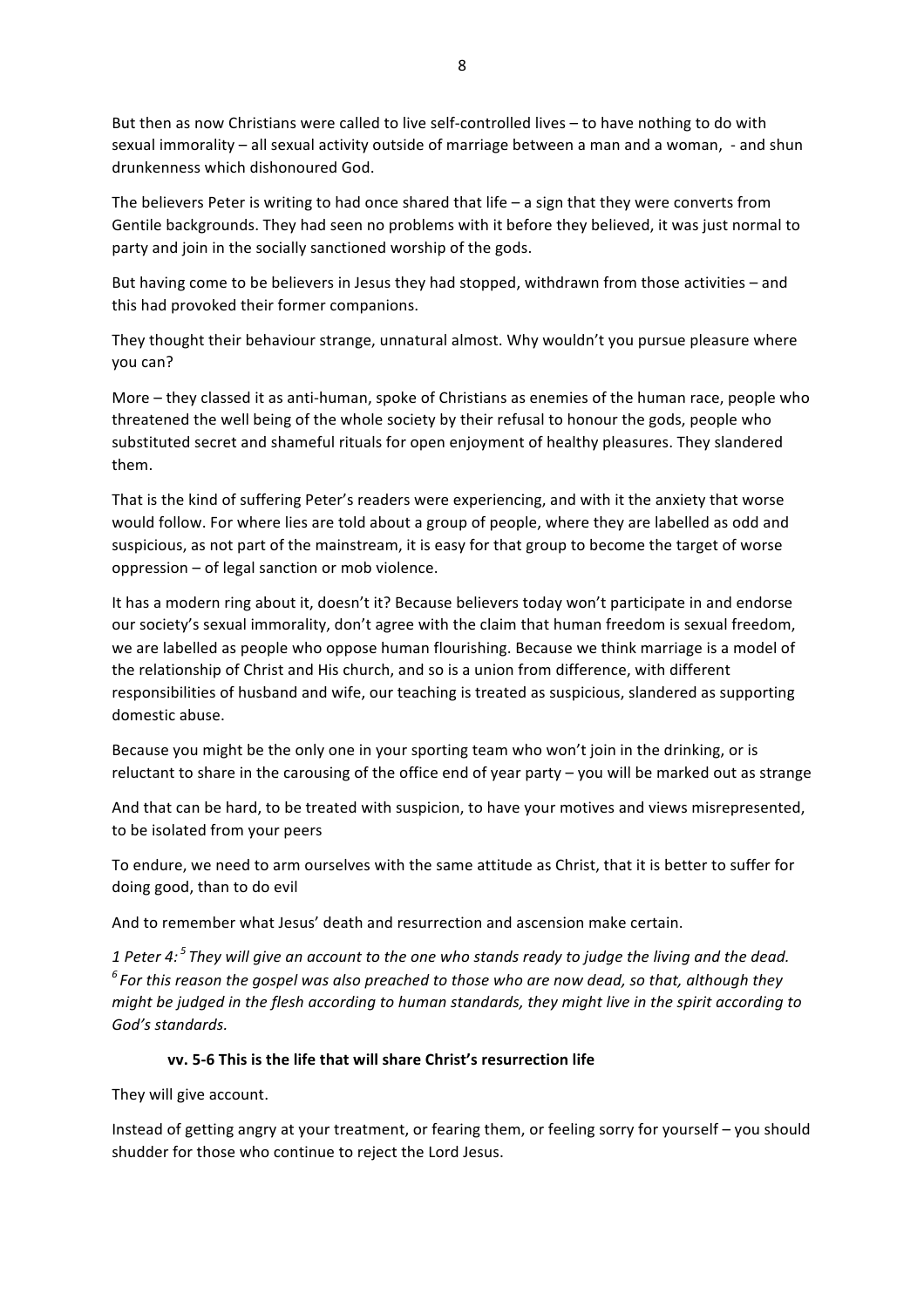9

It has been said to me from time to time over the years that I speak too much of judgement. But the judgment of the last day is something we should live conscious of every day, conscious of our own accounting as God's servants and children, and conscious of the terror that awaits those who will meet the living, holy God as their judge on that day.

He knows the truth, He searches the heart  $-$  the excuses we make for ourselves will be exposed in His light as empty self justifications

He is no relativist. His standards of truth and love are absolute. His commitment to His word and commands unwavering. He won't accept the standards we have chosen for ourselves

That judgement is certain and searching

And, unlike what Peter's age and our age wants to believe, death will be no escape.

He is the judge of the living, and the dead.

Peter's pagan contemporaries did not give much thought to judgement after death. That is why the idea of accepting suffering in this life for good seemed so unreasonable, for this life is all you had.

And that is why they thought that Christians who suffered for doing God's will and died were such losers.

But Peter assures his readers 

<sup>6</sup> For this reason the gospel was also preached to those who are now dead, so that, although they *might* be judged in the flesh according to human standards, they might live in the spirit according to God's standards.

That though believers in the gospel who had died had suffered the same judgement of the death of this age, of the body, that all the children of Adam endure, they would live to God in or by the Spirit, the same Spirit who gave Jesus resurrection life.

The life of those, who, trusting Jesus, equip themselves with the same mindset as Christ had, that it is better to suffer for doing good, for doing God's will, than to do wrong, is the life that will share in the life of God forever, the life that will share in resurrection life.

It is only in Christ, believing Him and following Him, walking in His footsteps by being committed to doing the will of God whatever it costs us, that we will be carried through the overwhelming judgement of the just God to new life.

That is the big point.

And if you have not yet committed yourself to Christ, found forgiveness through believing in Him

If you are still pursuing your pleasures and living as you please ignoring God

You should think about what your hope will be in that judgement Christ's resurrection makes certain.

And if in God's mercy you realise you have no hope, call out to the living Lord Jesus 'who suffered for sins once for all, the righteous for the unrighteous, that He may bring you to God", and come and talk

But we should not stop until we remind ourselves what the will of God for us is, especially those aspects of that will Peter focuses on here.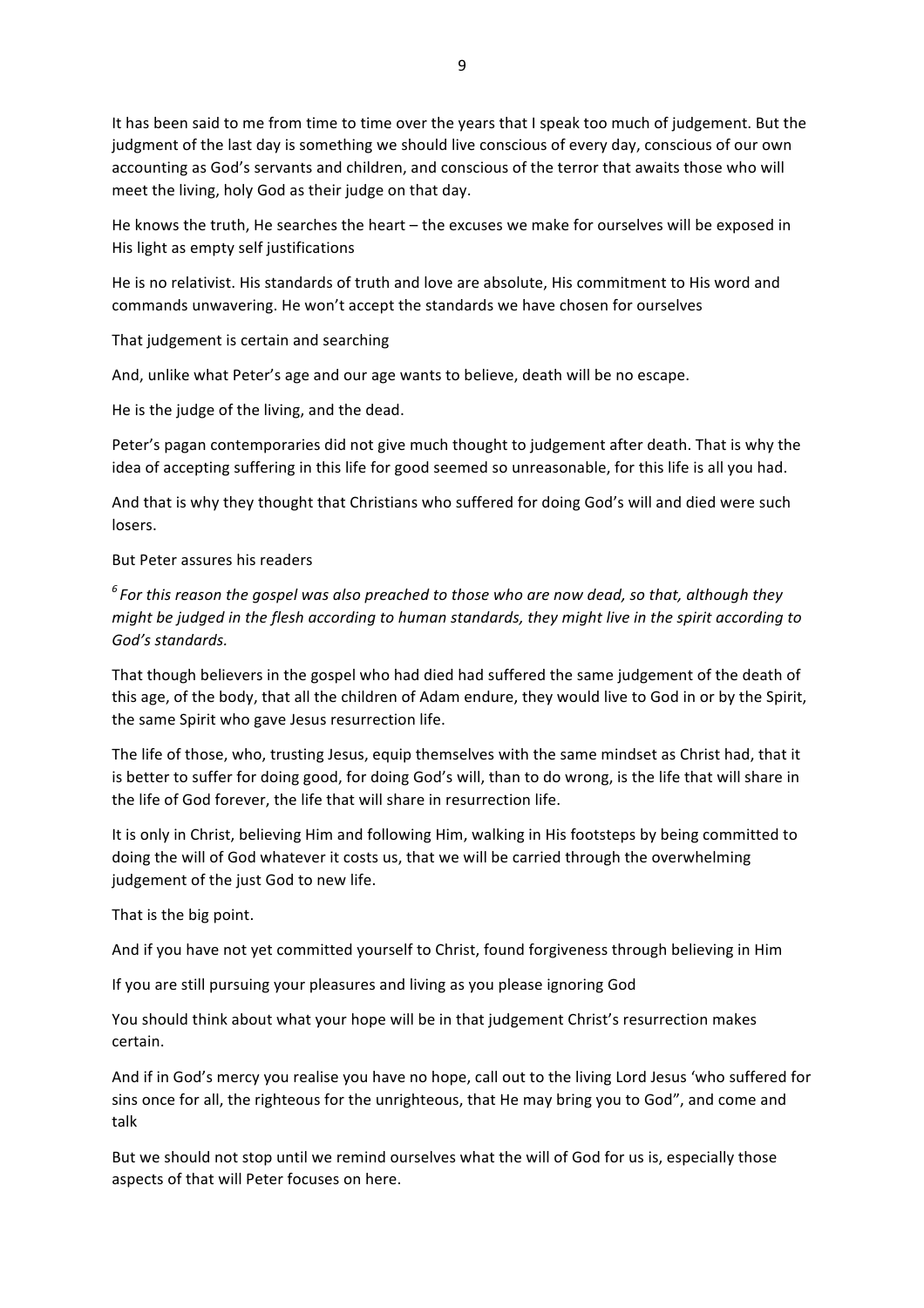We have seen that will means we should have nothing to do drunkenness and sexual immorality and the worship of the false gods of our world - like money, or our own wills

But if that is what God wills we do not do, what does He will we do?

*1 Peter 4: <sup>7</sup> The end of all things is near; therefore, be alert and sober-minded for prayer. <sup>8</sup> Above all, maintain constant love for one another, since love covers a multitude of sins. <sup>9</sup> Be hospitable to one another without complaining. <sup>10</sup> Just as each one has received a gift, use it to serve others, as good stewards of the varied grace of God. <sup>11</sup> If anyone speaks, let it be as one who speaks God's words; if anyone serves, let it be from the strength God provides, so that God may be glorified through Jesus Christ in everything. To him be the glory and the power forever and ever. Amen.*

## vv. 7-11 God's will for strangers and sojourners

These are timely words for us as we endure the continuing pressure of the Covid pandemic and the steps taken to stop its spread, and all the emotions that go with that.

God wills that we should be sober minded – not carried away, intoxicated by our passions

And we should be a people who look to God for salvation, for relief. Prayer seems so ordinary, but God wills we should be devoted to it, relying on Him, setting our hope on Him.

And v.8 we must *maintain constant love for one another, since love covers a multitude of sins.* 

Remember this is the will of God we should be willing to suffer for to obey

Love is very general, and it has to be practical – and what that practical love looks like will vary from situation to situation

But Peter particularly points to what you might call the patience and forbearance we have to show each other. 

When we experience others disappointing us, or making life difficult for us by their choices

We can be critical, resentful, withdraw  $-$  or we can stay committed, seek to encourage, practice the love that covers a multitude of sins

Then there is hospitality, practiced cheerfully – when we have been so long apart, and when there is still fear about contact with people, it takes a bit of effort, trusting obedience to have each other in our homes

And Peter says it is God's will that we should serve one another with the gifts that God has given us, and again there is a cost to that at this time.

Above all we have to be committed to a life that brings glory to our God through our loyalty to Jesus, from our living His way in every part of life.

Timely reminders – the will of God for us is prayer, patient forbearing love, hospitality, service

Seems so ordinary – but in a world that mocks relying on God in prayer, that seeks to cast suspicion on Christians, where we can become impatient of each other – it costs to do this will of God.